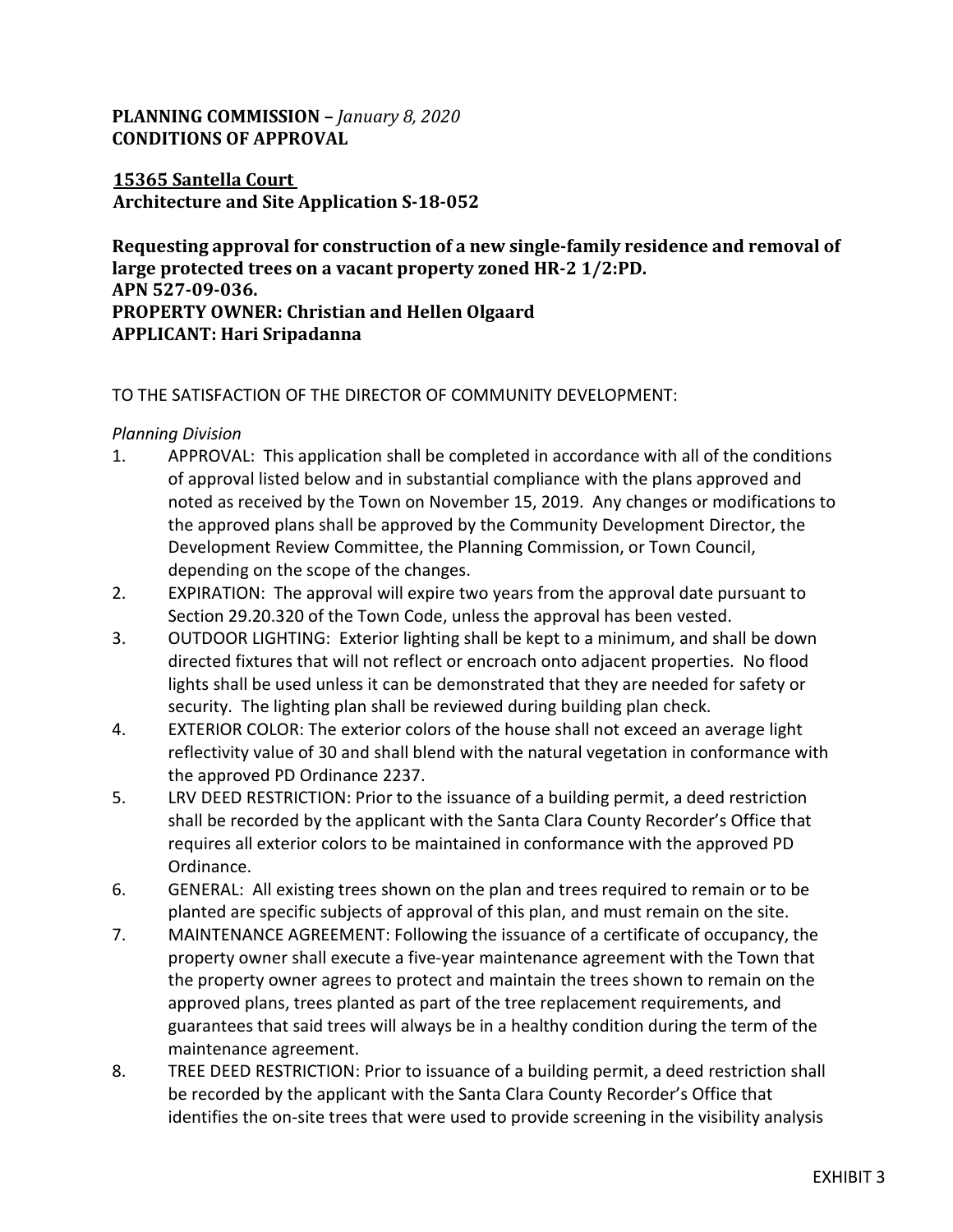and requires their replacement if they die or are removed.

- 9. TREE REMOVAL PERMIT: A Tree Removal Permit shall be obtained for any trees to be removed, prior to the issuance of a building or grading permit.
- 10. ARBORIST REQUIREMENTS: The developer shall implement, at their cost, all recommendations made by Richard Gessner, identified in the Arborist report, dated as received November 29, 2018, and the supplemental Arborist report, dated as received August 20, 2019, respectively, on file in the Community Development Department. A Compliance Memorandum shall be prepared by the applicant and submitted with the building permit application detailing how the recommendations have or will be addressed. These recommendations must be incorporated in the building permit plans, and completed prior to issuance of a building permit where applicable.
- 11. TREE FENCING: Protective tree fencing shall be placed at the drip line of existing trees and shall remain through all phases of construction. Fencing shall be six-foot-high cyclone attached to two-inch diameter steel posts drive 18 inches into the ground and spaced no further than 10 feet apart. Include a tree protection fencing plan with the construction plans.
- 12. REPLACEMENT TREES: New trees shall be planted to mitigate the loss of trees being removed. The number of trees and size of replacement trees shall be determined using the canopy replacement table in the Town Code. Town Code requires a minimum 24 inch box size replacement tree. New trees shall be double staked with rubber ties and shall be planted prior to final inspection and issuance of occupancy permits.
- 13. LANDSCAPE PLAN: The final landscape plan shall comply with the Hillside Development Standards and Guidelines criteria for planting (ornamental planting shall be confined to areas within 30 feet of the house, inclusive of decks, patios and driveway).
- 14. WATER EFFICIENCY LANDSCAPE ORDINANCE: The final landscape plan, including landscape and irrigation plans and calculations, shall meet the Town of Los Gatos Water Conservation Ordinance or the State Water Efficient Landscape Ordinance, whichever is more restrictive. The final landscape plan shall be reviewed by the Town's consultant prior to issuance of building permits. A review fee based on the current fee schedule adopted by the Town Council is required when working landscape and irrigation plans are submitted for review.
- 15. BMP IN-LIEU FEE: A Below Market Price (BMP) in-lieu fee (6% of the building valuation as determined by the Building Official) shall be paid by the developer prior to issuance of an occupancy permit for the new residence.
- 16. FRONT YARD LANDSCAPE: Prior to issuance of a Certificate of Occupancy the front yard must be landscaped.
- 17. STORY POLES: The story poles on the project site shall be removed within 30 days of approval of the Architecture & Site application.
- 18. TOWN INDEMNITY: Applicants are notified that Town Code Section 1.10.115 requires that any applicant who receives a permit or entitlement from the Town shall defend, indemnify, and hold harmless the Town and its officials in any action brought by a third party to overturn, set aside, or void the permit or entitlement. This requirement is a condition of approval of all such permits and entitlements whether or not expressly set forth in the approval, and may be secured to the satisfaction of the Town Attorney.
- 19. COMPLIANCE MEMORANDUM: A memorandum shall be prepared and submitted with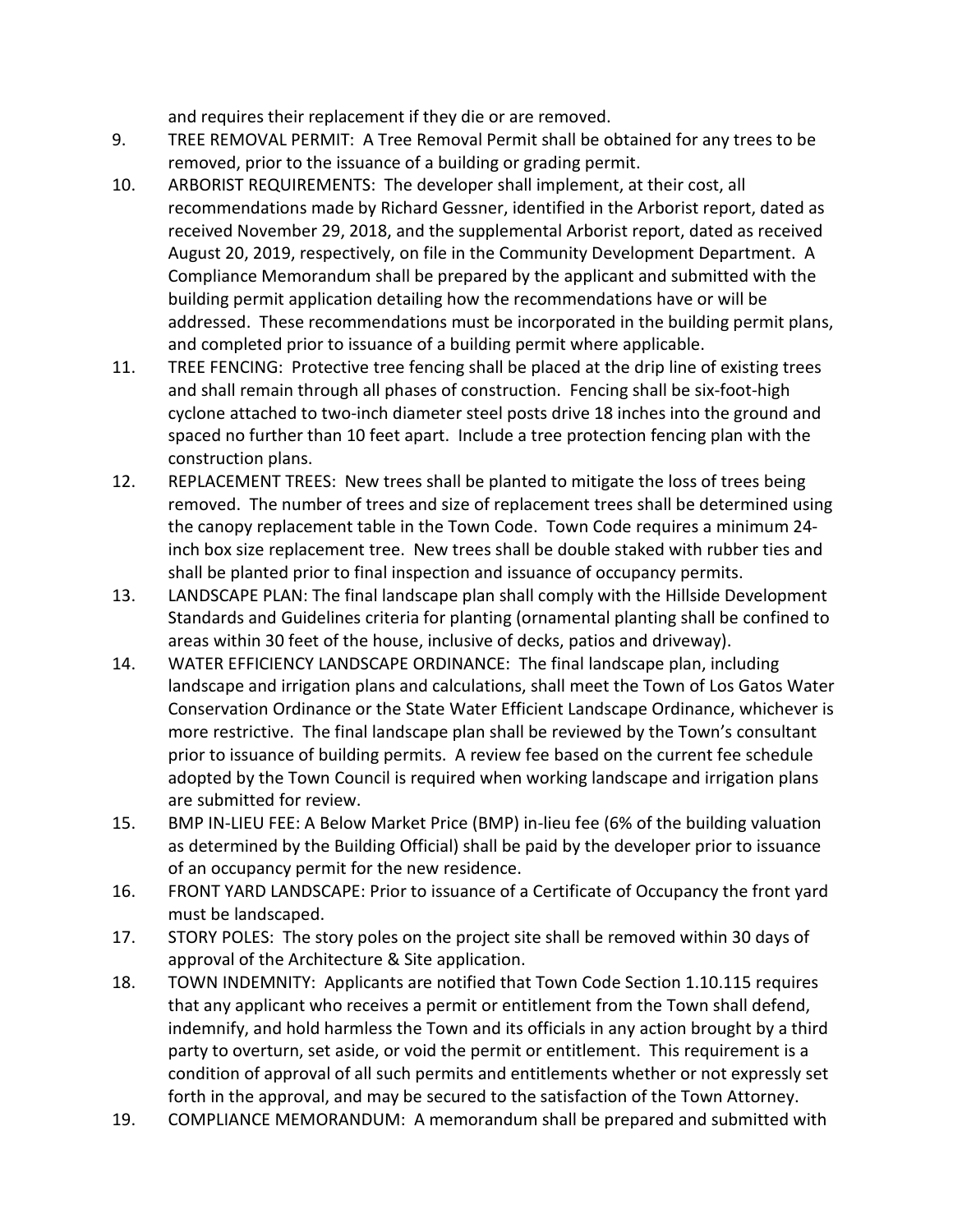the building plans detailing how the Conditions of Approval will be addressed.

# *Building Division*

- 20. PERMITS REQUIRED: A Building Permit is required for the construction of the new singlefamily residence and attached garage. Additional Building permits will be required for all detached structures such as swimming pools and retaining walls supporting a surcharge.
- 21. APPLICABLE CODES: The current codes, as amended and adopted by the Town of Los Gatos as of January 1, 2017, are the 2016 California Building Standards Code, California Code of Regulations Title 24, Parts 1-12. These codes are applicable on Building Applications up to December 20, 2019. Effective January 1, 2020 the 2019 California Building Standard Code, California Code of Regulations Title 24, Parts 1-12, as amended by the Town of Los Gatos, will be applicable.
- 22. CONDITIONS OF APPROVAL: The Conditions of Approval must be blue-lined in full on the cover sheet of the construction plans. A Compliance Memorandum shall be prepared and submitted with the building permit application detailing how the Conditions of Approval will be addressed.
- 23. BUILDING & SUITE NUMBERS: Submit requests for new building addresses to the Building Division prior to submitting for the building permit application process.
- 24. SIZE OF PLANS: Submit four sets of construction plans, minimum size 24" x 36", maximum size 30" x 42".
- 25. SOILS REPORT: A Soils Report, prepared to the satisfaction of the Building Official, containing foundation and retaining wall design recommendations, shall be submitted with the Building Permit Application. This report shall be prepared by a licensed Civil Engineer specializing in soils mechanics.
- 26. SHORING: Shoring plans and calculations will be required for all excavations which exceed five (5) feet in depth or which remove lateral support from any existing building, adjacent property, or the public right-of-way. Shoring plans and calculations shall be prepared by a California licensed engineer and shall confirm to the Cal/OSHA regulations.
- 27. FOUNDATION INSPECTIONS: A pad certificate prepared by a licensed civil engineer or land surveyor shall be submitted to the project Building Inspector at foundation inspection. This certificate shall certify compliance with the recommendations as specified in the Soils Report, and that the building pad elevations and on-site retaining wall locations and elevations have been prepared according to the approved plans. Horizontal and vertical controls shall be set and certified by a licensed surveyor or registered Civil Engineer for the following items:
	- a. Building pad elevation
	- b. Finish floor elevation
	- c. Foundation corner locations
	- d. Retaining wall(s) locations and elevations
- 28. TITLE 24 ENERGY COMPLIANCE: All required California Title 24 Energy Compliance Forms must be blue-lined (sticky-backed), i.e. directly printed, onto a plan sheet.
- 29. TOWN RESIDENTIAL ACCESSIBILITY STANDARDS: New residential units shall be designed with adaptability features for single-family residences per Town Resolution 1994-61: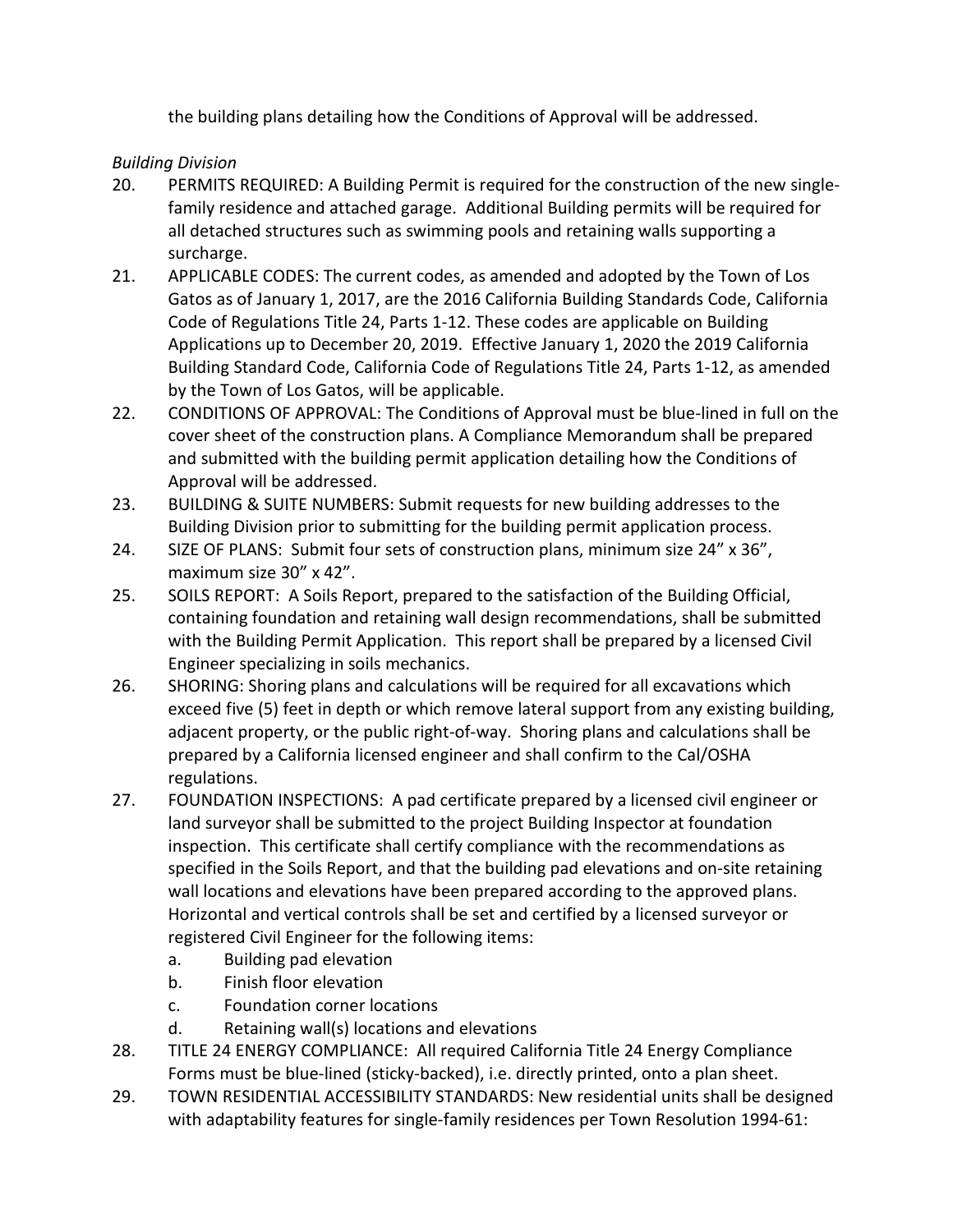- a. Wood backing (2" x 8" minimum) shall be provided in all bathroom walls, at water closets, showers, and bathtubs, located 34 inches from the floor to the center of the backing, suitable for the installation of grab bars if needed in the future.
- b. All passage doors shall be at least 32-inch doors on the accessible floor level.
- c. The primary entrance door shall be a 36-inch-wide door including a 5'x 5' level landing, no more than 1 inch out of plane with the immediate interior floor level and with an 18 inch clearance at interior strike edge.
- d. A door buzzer, bell or chime shall be hard wired at primary entrance.
- 30. BACKWATER VALVE: The scope of this project may require the installation of a sanitary sewer backwater valve per Town Ordinance 6.50.025. Please provide information on the plans if a backwater valve is required and the location of the installation. The Town of Los Gatos Ordinance and West Valley Sanitation District (WVSD) requires backwater valves on drainage piping serving fixtures that have flood level rims less than 12 inches above the elevation of the next upstream manhole.
- 31. TOWN FIREPLACE STANDARDS: New wood burning fireplaces shall be an EPA Phase II approved appliance or gas appliance per Town Ordinance 1905. Tree limbs shall be cut within 10 feet of chimneys.
- 32. HAZARDOUS FIRE ZONE: All projects in the Town of Los Gatos require Class A roof assemblies.
- 33. WILDLAND-URBAN INTERFACE: This project is located in a Wildland-Urban Interface High Fire Area and must comply with Section R337 of the 2016 California Residential Code, Public Resources Code 4291 and California Government Code Section 51182.
- 34. PROVIDE DEFENSIBLE SPACE/FIRE BREAK LANDSCAPING PLAN: Prepared by a California licensed Landscape Architect in conformance with California Public Resources Code 4291 and California Government Code Section 51182.
- 35. PRIOR TO FINAL INSPECTION: Provide a letter from a California licensed Landscape Architect certifying the landscaping and vegetation clearance requirements have been completed per the California Public Resources Code 4291 and Government Code Section 51182.
- 36. SPECIAL INSPECTIONS: When a special inspection is required by CBC Section 1704, the Architect or Engineer of Record shall prepare an inspection program that shall be submitted to the Building Official for approval prior to issuance of the Building Permit. The Town Special Inspection form must be completely filled-out and signed by all requested parties prior to permit issuance. Special Inspection forms are available from the Building Division Service Counter or online at www.losgatosca.gov/building.
- 37. BLUE PRINT FOR A CLEAN BAY SHEET: The Town standard Santa Clara Valley Nonpoint Source Pollution Control Program Sheet (page size same as submitted drawings) shall be part of the plan submittal as the second page. The specification sheet is available at the Building Division Service Counter for a fee of \$2 or at ARC Blue Print for a fee or online at www.losgatosca.gov/building.
- 38. APPROVALS REQUIRED: The project requires the following departments and agencies approval before issuing a building permit:
	- a. Community Development Planning Division: (408) 354-6874
	- b. Engineering/Parks & Public Works Department: (408) 399-5771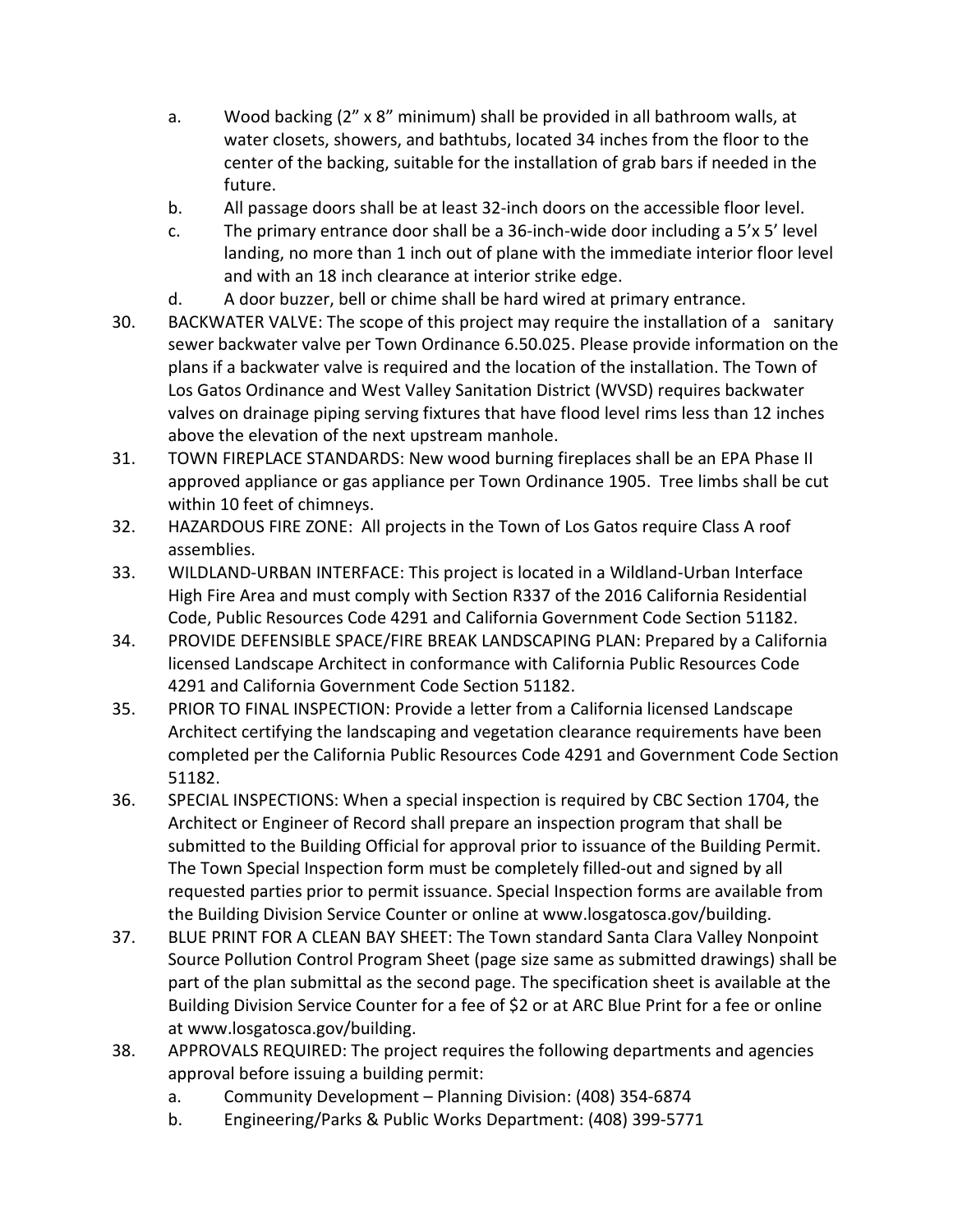- c. Santa Clara County Fire Department: (408) 378-4010
- d. West Valley Sanitation District: (408) 378-2407
- e. Local School District: The Town will forward the paperwork to the appropriate school district(s) for processing. A copy of the paid receipt is required prior to permit issuance.

### TO THE SATISFACTION OF THE DIRECTOR OF PARKS AND PUBLIC WORKS:

### *Engineering Division*

- 39. GENERAL: All public improvements shall be made according to the latest adopted Town Standard Plans, Standard Specifications and Engineering Design Standards. All work shall conform to the applicable Town ordinances. The adjacent public right-of-way shall be kept clear of all job-related mud, silt, concrete, dirt and other construction debris at the end of the day. Dirt and debris shall not be washed into storm drainage facilities. The storing of goods and materials on the sidewalk and/or the street will not be allowed unless an encroachment permit is issued by the Engineering Division of the Parks and Public Works Department. The Owner and/or Applicant's representative in charge shall be at the job site during all working hours. Failure to maintain the public right-of-way according to this condition may result in the issuance of correction notices, citations, or stop work orders and the Town performing the required maintenance at the Owner and/or Applicant's expense.
- 40. APPROVAL: This application shall be completed in accordance with all the conditions of approval listed below and in substantial compliance with the latest reviewed and approved development plans. Any changes or modifications to the approved plans or conditions of approvals shall be approved by the Town Engineer.
- 41. PRIOR APPROVALS: All conditions per prior approvals (including Ordinance 2147, etc.) shall be deemed in full force and affect for this approval.
- 42. CHANGE OF OCCUPANCY: Prior to initial occupancy and any subsequent change in use or occupancy of any non-residential condominium space, the buyer or the new or existing occupant shall apply to the Community Development Department and obtain approval for use determination and building permit and obtain inspection approval for any necessary work to establish the use and/or occupancy consistent with that intended.
- 43. ENCROACHMENT PERMIT: All work in the public right-of-way will require a Construction Encroachment Permit. All work over \$5,000 will require construction security. It is the responsibility of the Owner/Applicant to obtain any necessary encroachment permits from affected agencies and private parties, including but not limited to, Pacific Gas and Electric (PG&E), AT&T, Comcast, Santa Clara Valley Water District, California Department of Transportation (Caltrans). Copies of any approvals or permits must be submitted to the Town Engineering Division of the Parks and Public Works Department prior to releasing any permit.
- 44. GENERAL LIABILITY INSURANCE: The property owner shall provide proof of insurance to the Town on a yearly basis. In addition to general coverage, the policy must cover all elements encroaching into the Town's right-of-way.
- 45. PUBLIC WORKS INSPECTIONS: The Owner and/or Applicant or their representative shall notify the Engineering Inspector at least twenty-four (24) hours before starting any work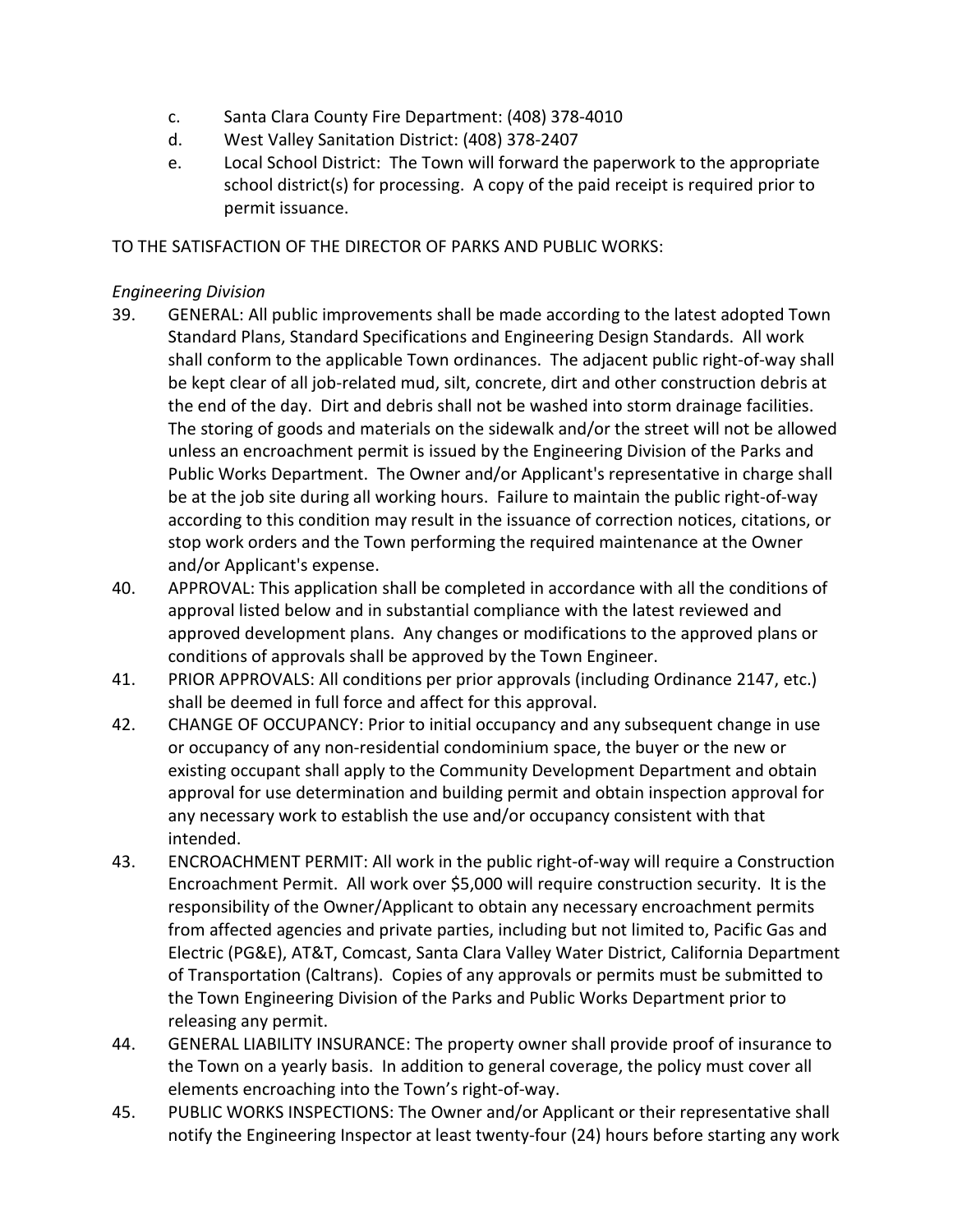pertaining to on-site drainage facilities, grading or paving, and all work in the Town's right-of-way. Failure to do so will result in penalties and rejection of any work that occurred without inspection.

- 46. RESTORATION OF PUBLIC IMPROVEMENTS: The Owner and/or Applicant or their representative shall repair or replace all existing improvements not designated for removal that are damaged or removed because of the Owner and/or Applicant or their representative's operations. Improvements such as, but not limited to: curbs, gutters, sidewalks, driveways, signs, pavements, raised pavement markers, thermoplastic pavement markings, etc., shall be repaired and replaced to a condition equal to or better than the original condition. Any new concrete shall be free of stamps, logos, names, graffiti, etc. Any concrete identified that is displaying a stamp or equal shall be removed and replaced at the Contractor's sole expense and no additional compensation shall be allowed therefore. Existing improvement to be repaired or replaced shall be at the direction of the Engineering Construction Inspector and shall comply with all Title 24 Disabled Access provisions. The restoration of all improvements identified by the Engineering Construction Inspector shall be completed before the issuance of a certificate of occupancy. The Owner and/or Applicant or their representative shall request a walk-through with the Engineering Construction Inspector before the start of construction to verify existing conditions.
- 47. SITE SUPERVISION: The General Contractor shall provide qualified supervision on the job site at all times during construction.
- 48. STREET CLOSURE: Any proposed blockage or partial closure of the street requires an encroachment permit. Special provisions such as limitations on works hours, protective enclosures, or other means to facilitate public access in a safe manner may be required.
- 49. PLAN CHECK FEES: Plan check fees associated with the Grading Permit shall be deposited with the Engineering Division of the Parks and Public Works Department prior to the commencement of plan check review.
- 50. INSPECTION FEES: Inspection fees shall be deposited with the Town prior to the issuance of any grading or building permits.
- 51. DESIGN CHANGES: Any proposed changes to the approved plans shall be subject to the approval of the Town prior to the commencement of any and all altered work. The Owner and/or Applicant's project engineer shall notify, in writing, the Town Engineer at least seventy-two (72) hours in advance of all the proposed changes. Any approved changes shall be incorporated into the final "as-built" plans.
- 52. PLANS AND STUDIES: All required plans and studies shall be prepared by a Registered Professional Engineer in the State of California and submitted to the Town Engineer for review and approval. Additionally, any studies imposed by the Planning Commission or Town Council shall be funded by the Owner and/or Applicant.
- 53. GRADING PERMIT: A grading permit is required for all site grading and drainage work except for exemptions listed in Section 12.20.015 of The Code of the Town of Los Gatos (Grading Ordinance). After the preceding Architecture and Site Application has been approved by the respective deciding body, the grading permit application (with grading plans and associated required materials and plan check fees) shall be made to the Engineering Division of the Parks and Public Works Department located at 41 Miles Avenue. The grading plans shall include final grading, drainage, retaining wall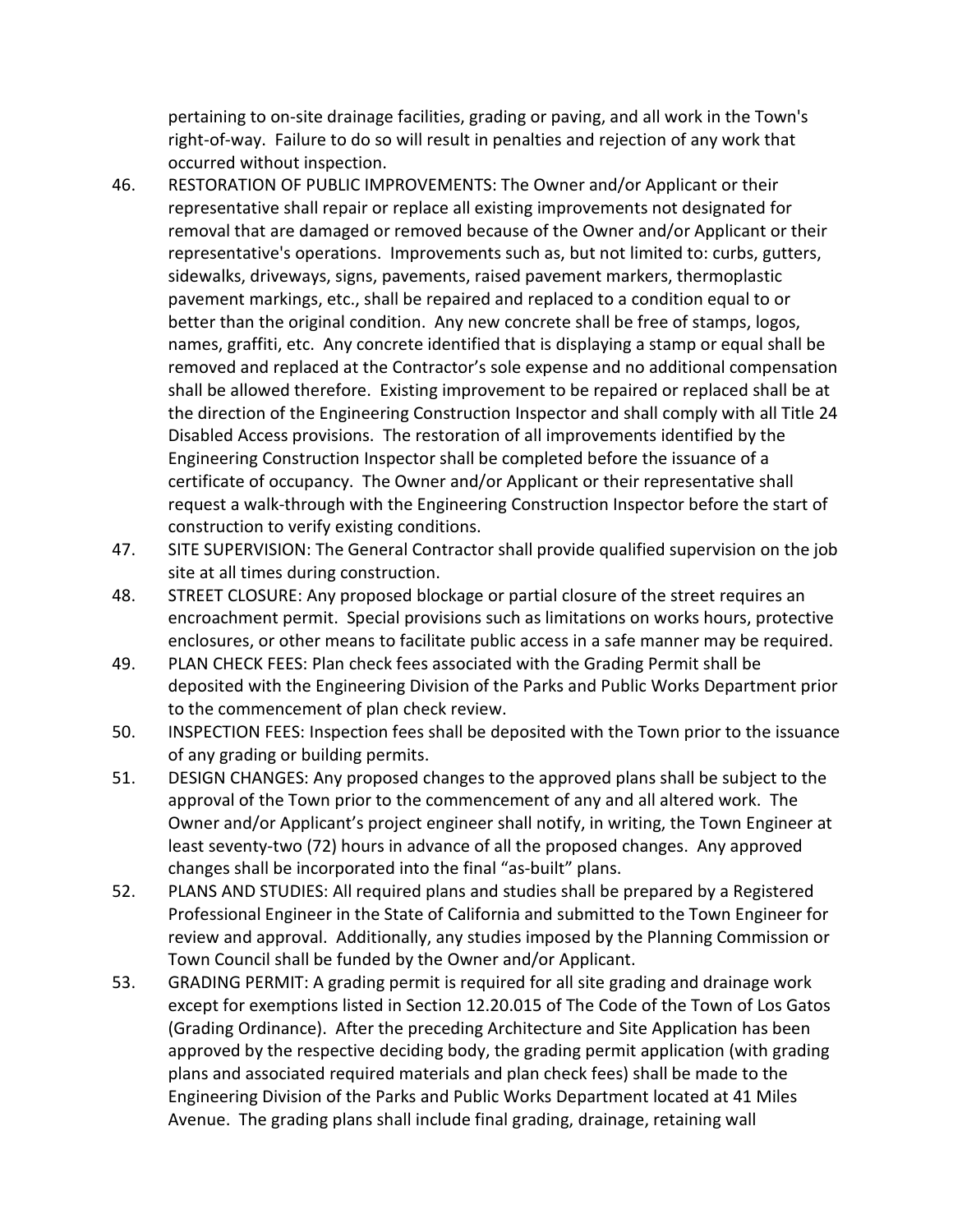location(s), driveway, utilities and interim erosion control. Grading plans shall list earthwork quantities and a table of existing and proposed impervious areas. Unless specifically allowed by the Director of Parks and Public Works, the grading permit will be issued concurrently with the building permit. The grading permit is for work outside the building footprint(s). Prior to Engineering signing off and closing out on the issued grading permit, the Owner/Applicant's soils engineer shall verify, with a stamped and signed letter, that the grading activities were completed per plans and per the requirements as noted in the soils report. A separate building permit, issued by the Building Department, located at 110 E. Main Street, is needed for grading within the building footprint.

- 54. GRADING ACTIVITY RESTRICTIONS: Upon receipt of a grading permit, any and all grading activities and operations shall not commence until after/occur during the rainy season, as defined by Town Code of the Town of Los Gatos, Sec. 12.10.020, (October 15-April 15), has ended.
- 55. COMPLIANCE WITH HILLSIDE DEVELOPMENT STANDARDS AND GUIDELINES: All grading activities and operations shall be in compliance with Section III of the Town's Hillside Development Standards and Guidelines. All development shall be in compliance with Section II of the Town's Hillside Development Standards and Guidelines.
- 56. DRIVEWAY: The driveway conform to existing pavement on Santella Court shall be constructed in a manner such that the existing drainage patterns will not be obstructed.
- 57. CONSTRUCTION EASEMENT: Prior to the issuance of a grading or building permit, it shall be the sole responsibility of the Owner and/or Applicant to obtain any and all proposed or required easements and/or permissions necessary to perform the grading herein proposed. Proof of agreement/approval is required prior to the issuance of any Permit.
- 58. DRAINAGE IMPROVEMENT: Prior to the issuance of any grading/improvement permits, whichever comes first, the Owner and/or Applicant shall: a) design provisions for surface drainage; and b) design all necessary storm drain facilities extending to a satisfactory point of disposal for the proper control and disposal of storm runoff; and c) provide a recorded copy of any required easements to the Town.
- 59. TREE REMOVAL: Copies of all necessary tree removal permits shall be provided prior to the issuance of a grading permit/building permit.
- 60. SURVEYING CONTROLS: Horizontal and vertical controls shall be set and certified by a licensed surveyor or registered civil engineer qualified to practice land surveying, for the following items:
	- a. Retaining wall: top of wall elevations and locations.
	- b. Toe and top of cut and fill slopes.
- 61. PRECONSTRUCTION MEETING: Prior to issuance of any grading or building permits or the commencement of any site work, the general contractor shall:
	- a. Along with the Owner and/or Applicant, attend a pre-construction meeting with the Town Engineer to discuss the project conditions of approval, working hours, site maintenance and other construction matters;
	- b. Acknowledge in writing that they have read and understand the project conditions of approval and will make certain that all project sub-contractors have read and understand them as well prior to commencing any work, and that a copy of the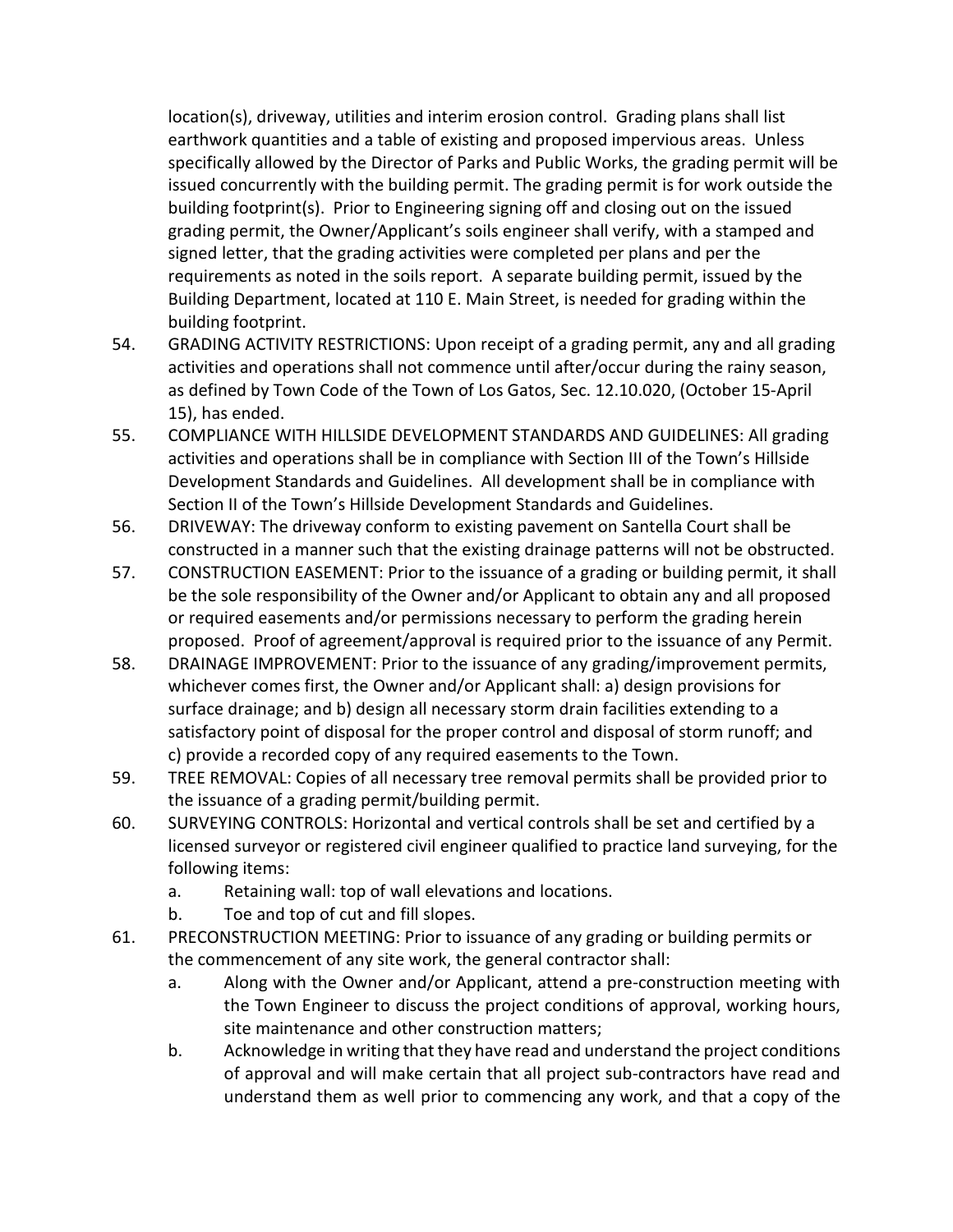project conditions of approval will be posted on-site at all times during construction.

- 62. RETAINING WALLS: A building permit, issued by the Building Department, located at 110 E. Main Street, may be required for site retaining walls. Walls are not reviewed or approved by the Engineering Division of Parks and Public Works during the grading permit plan review process.
- 63. SOILS REPORT: One copy of the soils and geologic report shall be submitted with the application. The soils report shall include specific criteria and standards governing site grading, drainage, pavement design, retaining wall design, and erosion control. The reports shall be signed and "wet stamped" by the engineer or geologist, in conformance with Section 6735 of the California Business and Professions Code.
- 64. GEOLOGY AND SOILS MITIGATION MEASURE: A geotechnical investigation shall be conducted for the project to determine the surface and sub-surface conditions at the site and to determine the potential for surface fault rupture on the site. The geotechnical study shall provide recommendations for site grading as well as the design of foundations, retaining walls, concrete slab-on-grade construction, excavation, drainage, on-site utility trenching and pavement sections. All recommendations of the investigation shall be incorporated into project plans.
- 65. SOILS REVIEW: Prior to Town approval of a development application, the Owner and/or Applicant's engineers shall prepare and submit a design-level geotechnical and geological investigation for review by the Town's consultant, with costs borne by the Owner and/or Applicant, and subsequent approval by the Town. The Owner and/or Applicant's soils engineer shall review the final grading and drainage plans to ensure that designs for foundations, retaining walls, site grading, and site drainage are in accordance with their recommendations and the peer review comments. Approval of the Owner and/or Applicant's soils engineer shall then be conveyed to the Town either by submitting a Plan Review Letter prior to issuance of grading or building permit(s).
- 66. SOILS ENGINEER CONSTRUCTION OBSERVATION: During construction, all excavations and grading shall be inspected by the Owner and/or Applicant's soils engineer prior to placement of concrete and/or backfill so they can verify that the actual conditions are as anticipated in the design-level geotechnical report and recommend appropriate changes in the recommendations contained in the report, if necessary. The results of the construction observation and testing shall be documented in an "as-built" letter/report prepared by the Owner and/or Applicant's soils engineer and submitted to the Town before a certificate of occupancy is granted.
- 67. SOIL RECOMMENDATIONS: The project shall incorporate the geotechnical/geological recommendations contained in the project's design-level geotechnical/geological investigation as prepared by the Owner and/or Applicant's engineer(s), and any subsequently required report or addendum. Subsequent reports or addendum are subject to peer review by the Town's consultant and costs shall be borne by the Owner and/or Applicant.
- 68. DEDICATIONS: The following shall be dedicated by separate instrument. The dedication shall be recorded before any grading or building permits are issued:
	- a. A Private Ingress Egress Easement (PIEE), twenty (20) feet in width, for the benefit of the neighboring Lot 8 to the west (15371 Santella Court; APN 527-09-035).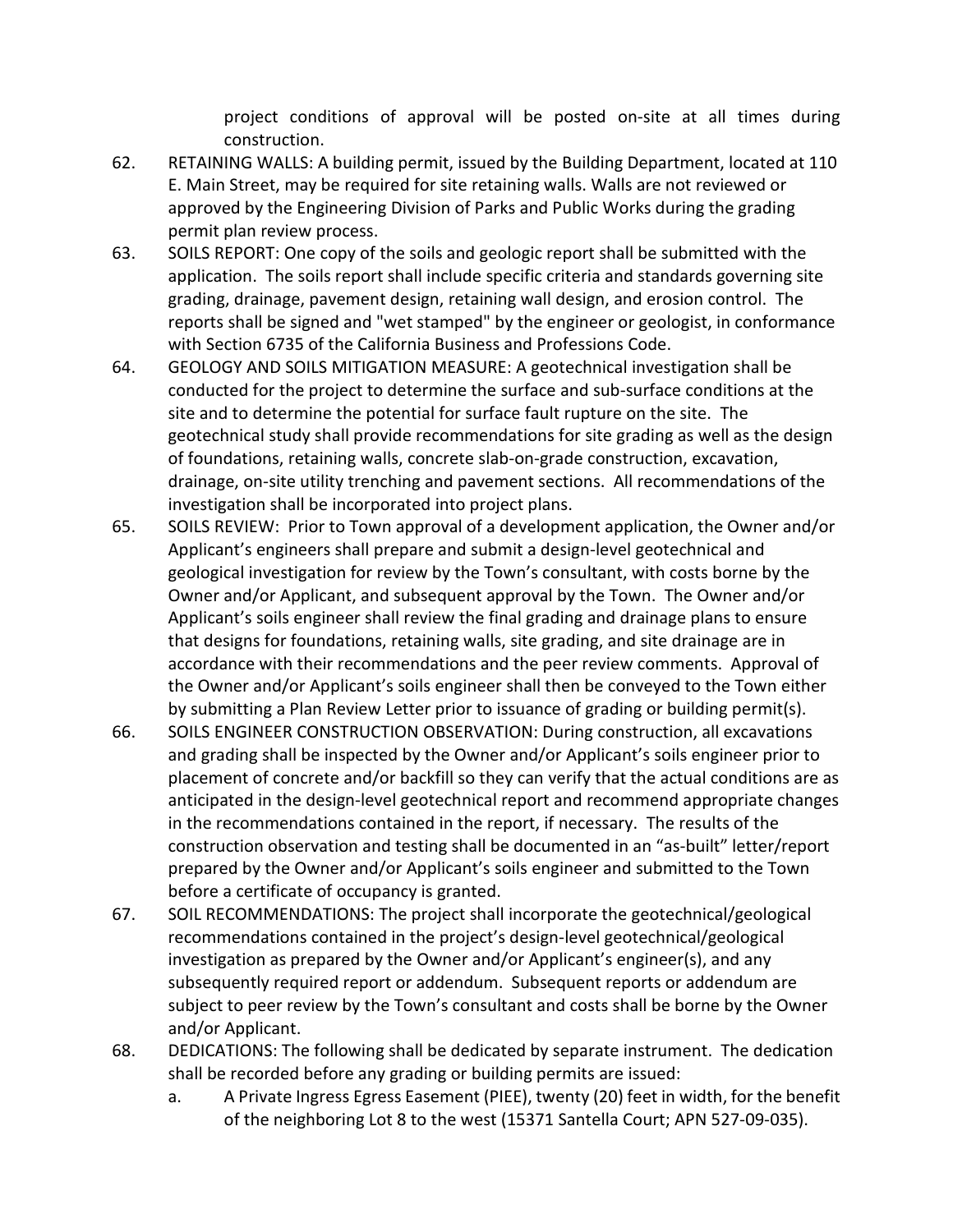- b. Storm drainage and sanitary sewer easements, as required.
- 69. PUBLIC IMPROVEMENTS: The following improvements shall be installed by the Owner and/or Applicant. Plans for those improvements shall be prepared by a California registered civil engineer, reviewed and approved by the Town, and guaranteed by contract, Faithful Performance Security and Labor & Materials Security before the issuance of any grading or building permits or the recordation of a map. The improvements must be completed and accepted by the Town before a Certificate of Occupancy for any new building can be issued.
	- a. Santella Court: 2" overlay from the middle of the cul-de-sac to the northern lip of gutter, or alternative pavement restoration measure as approved by the Town Engineer.
- 70. CERTIFICATE OF OCCUPANCY: The Engineering Division of the Parks and Public Works Department will not sign off on a Temporary Certificate of Occupancy or a Final Certificate of Occupancy until all required improvements within the Town's right-of-way have been completed and approved by the Town.
- 71. FRONTAGE IMPROVEMENTS: The Owner and/or Applicant shall be required to improve the project's public frontage (right-of-way line to centerline and/or to limits per the direction of the Town Engineer) to current Town Standards. These improvements may include but not limited to curb, gutter, sidewalk, driveway approach(es), curb ramp(s), signs, pavement, raised pavement markers, thermoplastic pavement markings, storm drain facilities, traffic signal(s), street lighting (upgrade and/or repaint) etc. The improvements must be completed and accepted by the Town before a Certificate of Occupancy for any new building can be issued.
- 72. UTILITIES: The Owner and/or Applicant shall install all new, relocated, or temporarily removed utility services, including telephone, electric power and all other communications lines underground, as required by Town Code Section 27.50.015(b). All new utility services shall be placed underground. Underground conduit shall be provided for cable television service. The Owner and/or Applicant is required to obtain approval of all proposed utility alignments from any and all utility service providers before a Certificate of Occupancy for any new building can be issued. The Town of Los Gatos does not approve or imply approval for final alignment or design of these facilities.
- 73. PRIVATE EASEMENTS: Agreements detailing rights, limitations and responsibilities of involved parties shall accompany any proposed private easement. Access driveway shall be within the recorded access easement. A new private access easement shall be recorded, and a copy of the recorded agreement shall be submitted to the Engineering Division of the Parks and Public Works Department, prior to issuance of a grading or building permit. A realigned access driveway shall be completed prior to the issuance of grading or building permit.
- 74. CURB AND GUTTER REPAIR: The Owner and/or Applicant shall repair and replace to existing Town standards any curb and gutter damaged now or during construction of this project. All new and existing adjacent infrastructure must meet Town standards. New curb and gutter shall be constructed per Town Standard Details. New concrete shall be free of stamps, logos, names, graffiti, etc. Any concrete identified that is displaying a stamp or equal shall be removed and replaced at the Contractor's sole expense and no additional compensation shall be allowed therefore. The limits of curb and gutter repair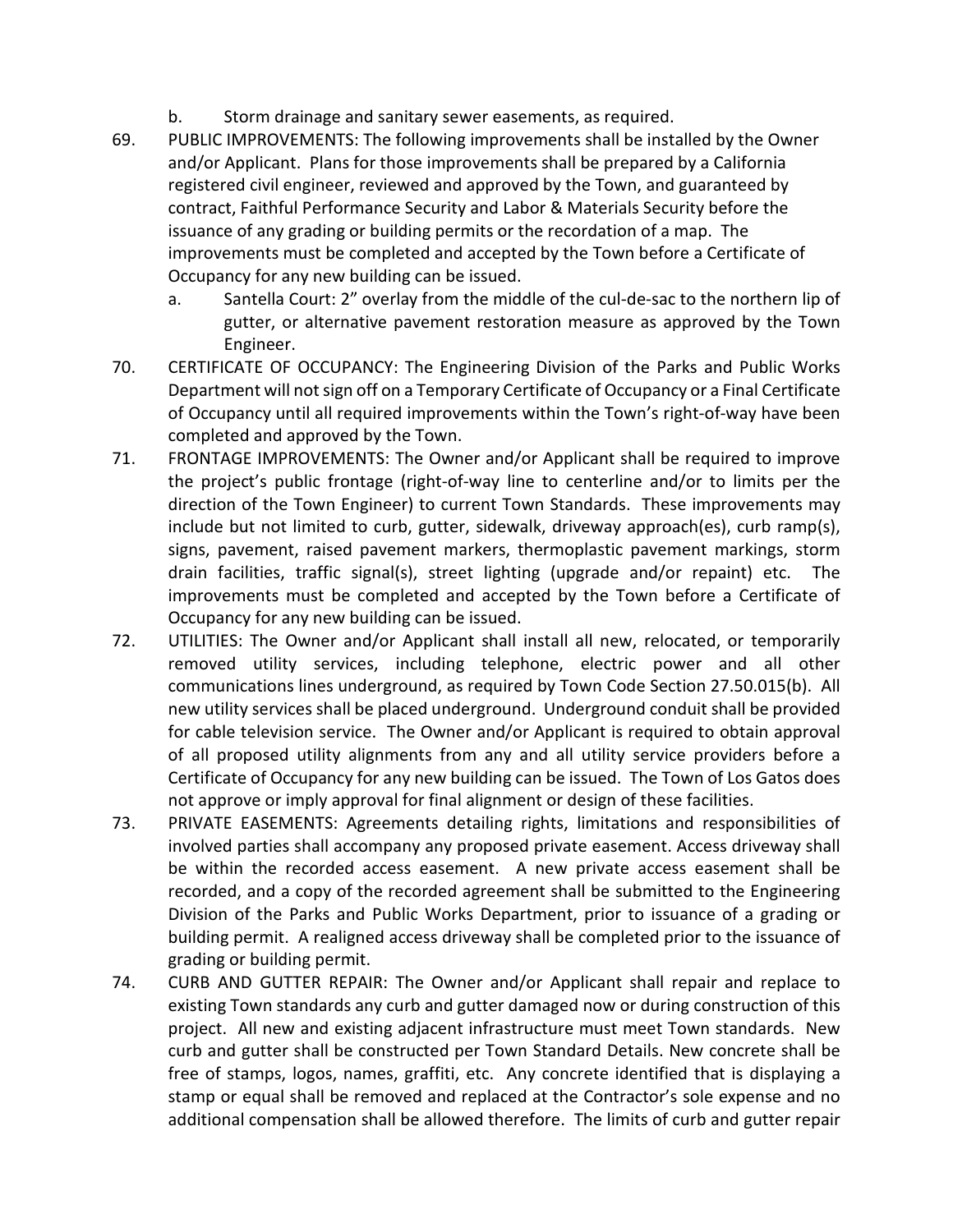will be determined by the Engineering Construction Inspector during the construction phase of the project. The improvements must be completed and accepted by the Town before a Certificate of Occupancy for any new building can be issued.

- 75. DRIVEWAY APPROACH: The Owner and/or Applicant shall install one (1) Town standard residential driveway approach. The new driveway approach shall be constructed per Town Standard Plans and must be completed and accepted by the Town before a Certificate of Occupancy for any new building can be issued. New concrete shall be free of stamps, logos, names, graffiti, etc. Any concrete identified that is displaying a stamp or equal shall be removed and replaced at the Contractor's sole expense and no additional compensation shall be allowed therefore.
- 76. SIGHT TRIANGLE AND TRAFFIC VIEW AREA: Any proposed improvements, including but not limiting to trees and hedges, will need to abide by Town Code Sections 23.10.080, 26.10.065, and 29.40.030.
- 77. TRAFFIC IMPACT MITIGATION FEE: Prior to the issuance of any building or grading permits, the Owner/Applicant shall pay the project's proportional share of transportation improvements needed to serve cumulative development within the Town of Los Gatos. The fee amount will be based upon the Town Council resolution in effect at the time the building permit is issued. The fee shall be paid before issuance of any grading or building permit. The final traffic impact mitigation fee for this project shall be calculated from the final plans using the current fee schedule and rate schedule in effect at the time the building permit is issued, using a comparison between the existing and proposed uses.
- 78. PRECONSTRUCTION PAVEMENT SURVEY: Prior to issuance of any grading or building permit, the Owner and/or Applicant shall complete a pavement condition survey documenting the extent of existing pavement defects using a smartphone video (in Landscape orientation only) or digital video camera. The survey shall extend through the Highlands of Los Gatos, from entry to the end of the Santella Court cul-de-sac. The results shall be documented in a report and submitted to the Town for review.
- 79. POSTCONSTRUCTION PAVEMENT SURVEY: The Owner and/or Applicant shall complete a pavement condition survey to determine whether road damage occurred as a result of project construction. Rehabilitation improvements required to restore the pavement to pre-construction condition and strength shall be determined using State of California procedures for deflection analysis. The results shall be documented in a report and submitted to the Town for review and approval before a Certificate of Occupancy for any new building can be issued. The Owner and/or Applicant shall be responsible for completing any required road repairs prior to release of the faithful performance bond.
- 80. CONSTRUCTION VEHICLE PARKING: Construction vehicle parking within the public rightof-way will only be allowed if it does not cause access or safety problems as determined by the Town.
- 81. HAULING OF SOIL: Hauling of soil on- or off-site shall not occur during the morning or evening peak periods (between 7:00 a.m. and 9:00 a.m. and between 4:00 p.m. and 6:00 p.m.), and at other times as specified by the Director of Parks and Public Works. Prior to the issuance of a grading or building permit, the Owner and/or Applicant or their representative shall work with the Town Building Department and Engineering Division Inspectors to devise a traffic control plan to ensure safe and efficient traffic flow under periods when soil is hauled on or off the project site. This may include, but is not limited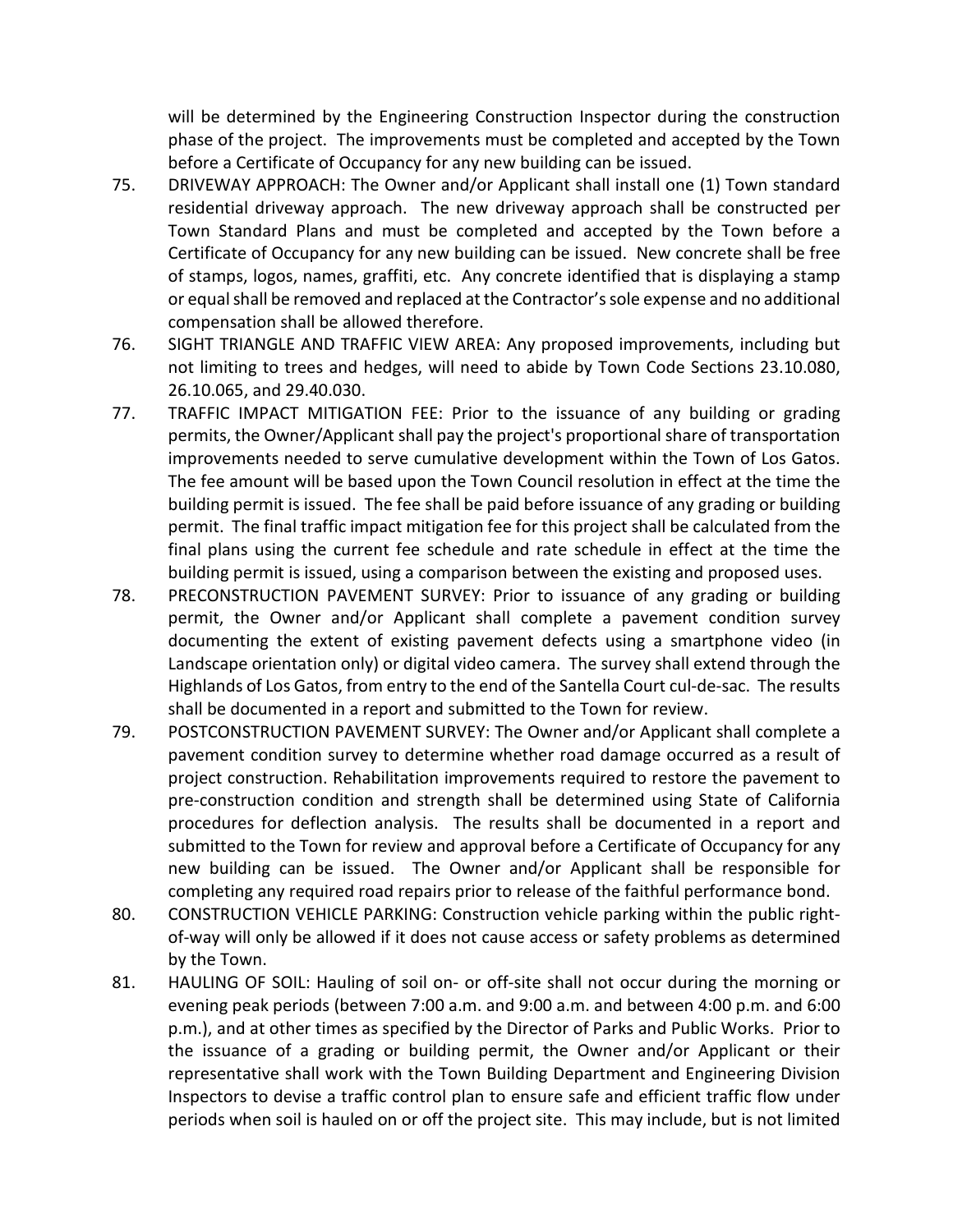to provisions for the Owner and/or Applicant to place construction notification signs noting the dates and time of construction and hauling activities, or providing additional traffic control. Coordination with other significant projects in the area may also be required. Cover all trucks hauling soil, sand and other loose debris.

- 82. CONSTRUCTION HOURS: All construction activities, including the delivery of construction materials, labors, heavy equipment, supplies, etc., shall be limited to the hours of 8:00 a.m. to 8:00 p.m., weekdays and 9:00 a.m. to 7:00 p.m. weekends and holidays. The Town may authorize, on a case-by-case basis, alternate construction hours. The Owner and/or Applicant shall provide written notice twenty-four (24) hours in advance of modified construction hours. Approval of this request is at discretion of the Town.
- 83. CONSTRUCTION NOISE: Between the hours of 8:00 a.m. to 8:00 p.m., weekdays and 9:00 a.m. to 7:00 p.m. weekends and holidays, construction, alteration or repair activities shall be allowed. No individual piece of equipment shall produce a noise level exceeding eighty-five (85) dBA at twenty-five (25) feet from the source. If the device is located within a structure on the property, the measurement shall be made at distances as close to twenty-five (25) feet from the device as possible. The noise level at any point outside of the property plane shall not exceed eighty-five (85) dBA.
- 84. CONSTRUCTION MANAGEMENT PLAN SHEET: Prior to the issuance of any grading or building permits, the Owner and/or Applicant's design consultant shall submit a construction management plan sheet (full-size) within the plan set that shall incorporate at a minimum the Earth Movement Plan, Project Schedule, employee parking, construction staging area, materials storage area(s), concrete washout(s) and proposed outhouse location(s). Please refer to the Town's [Construction Management Plan](http://www.losgatosca.gov/DocumentCenter/View/17600)  [Guidelines](http://www.losgatosca.gov/DocumentCenter/View/17600) document for additional information.
- 85. WVSD (West Valley Sanitation District): A Sanitary Sewer Clean-out is required for each property at the property line, within one (1) foot of the property line per West Valley Sanitation District Standard Drawing 3, or at a location specified by the Town.
- 86. SANITARY SEWER BACKWATER VALVE: Drainage piping serving fixtures which have flood level rims less than twelve (12) inches (304.8 mm) above the elevation of the next upstream manhole and/or flushing inlet cover at the public or private sewer system serving such drainage piping shall be protected from backflow of sewage by installing an approved type backwater valve. Fixtures above such elevation shall not discharge through the backwater valve, unless first approved by the Building Official. The Town shall not incur any liability or responsibility for damage resulting from a sewer overflow where the property owner or other person has failed to install a backwater valve as defined in the Uniform Plumbing Code adopted by the Town and maintain such device in a functional operation condition. Evidence of West Sanitation District's decision on whether a backwater device is needed shall be provided prior to the issuance of a building permit.
- 87. BEST MANAGEMENT PRACTICES (BMPs): The Owner and/or Applicant is responsible for ensuring that all contractors are aware of all storm water quality measures and that such measures are implemented. Best Management Practices (BMPs) shall be maintained and be placed for all areas that have been graded or disturbed and for all material, equipment and/or operations that need protection. Removal of BMPs (temporary removal during construction activities) shall be replaced at the end of each working day. Failure to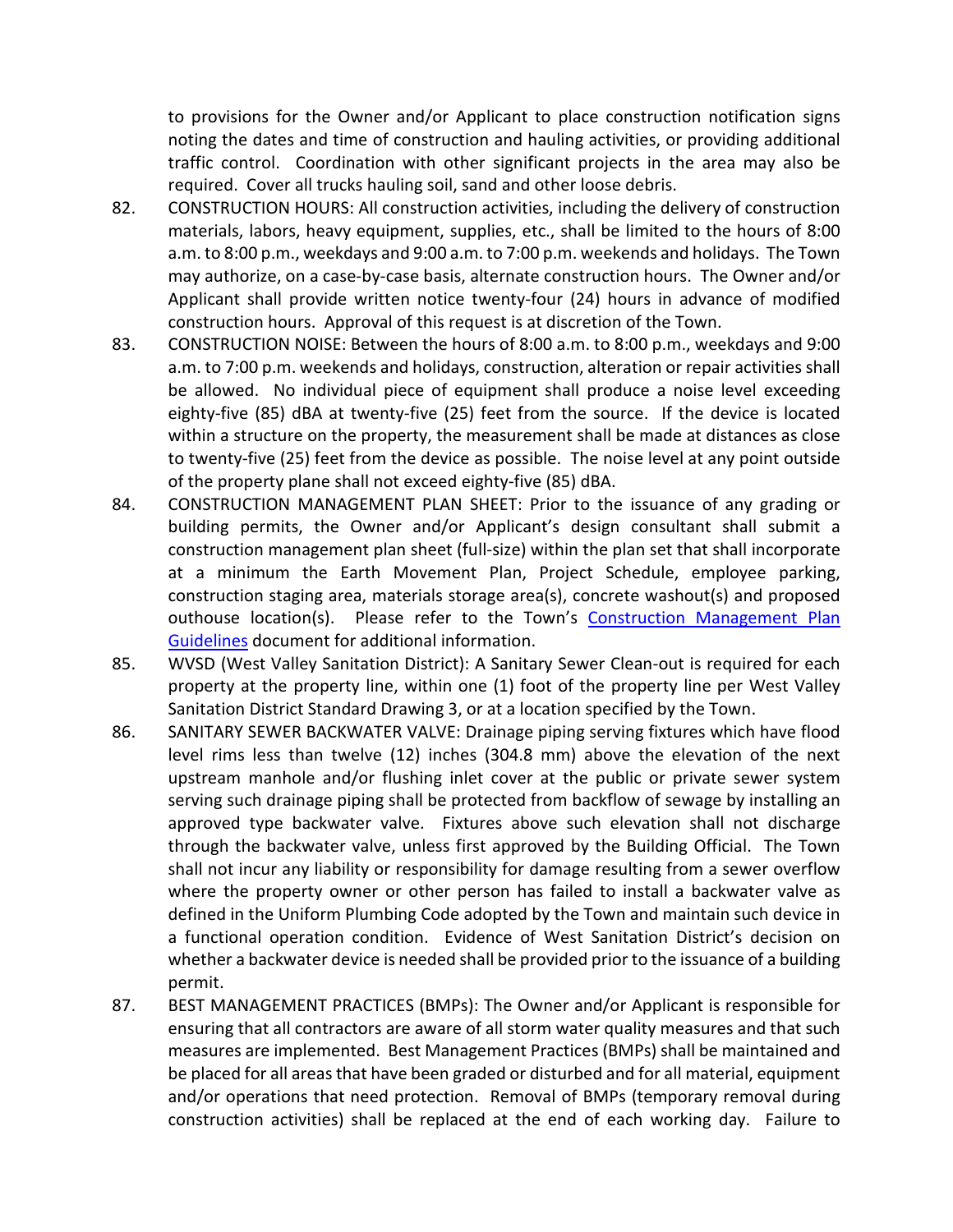comply with the construction BMP will result in the issuance of correction notices, citations, or stop work orders.

- 88. STORMWATER DEVELOPMENT RUNOFF: All new development and redevelopment projects are subject to the stormwater development runoff requirements. The Owner and/or Applicant or their design consultant shall submit a stormwater control plan and implement conditions of approval that reduce stormwater pollutant discharges through the construction, operation and maintenance of treatment measures and other appropriate source control and site design measures. Increases in runoff volume and flows shall be managed in accordance with the development runoff requirements.
- 89. REGULATED PROJECT: The project is classified as a Regulated Project per Provision C.3.b.ii. and is required to implement LID source control, site design, and stormwater treatment on-site in accordance with Provisions C.3.c. and C.3.d..
- 90. SITE DESIGN MEASURES: All projects shall incorporate at least one of the following measures:
	- a. Protect sensitive areas and minimize changes to the natural topography.
	- b. Minimize impervious surface areas.
	- c. Direct roof downspouts to vegetated areas.
	- d. Use porous or pervious pavement surfaces on the driveway, at a minimum.
	- e. Use landscaping to treat stormwater.
- 91. GREEN ROOF: A Green roof may be considered biotreatment systems that treat roof runoff only if they meet certain minimum specifications. The green roof system planting media shall be sufficiently deep to provide capacity within the pore space of the media for the required runoff volume specified by Provision C.3.d.i.(1), in addition to supporting the long-term health of the vegetation selected for the green roof, as specified by a landscape architect or other knowledgeable professional.
- 92. UNLAWFUL DISCHARGES: It is unlawful to discharge any wastewater, or cause hazardous domestic waste materials to be deposited in such a manner or location as to constitute a threatened discharge, into storm drains, gutters, creeks or the San Francisco Bay. Unlawful discharges to storm drains include, but are not limited to: discharges from toilets, sinks, industrial processes, cooling systems, boilers, fabric cleaning, equipment cleaning or vehicle cleaning.
- 93. EROSION CONTROL: Interim and final erosion control plans shall be prepared and submitted to the Engineering Division of the Parks and Public Works Department. A maximum of two (2) weeks is allowed between clearing of an area and stabilizing/building on an area if grading is allowed during the rainy season. Interim erosion control measures, to be carried out during construction and before installation of the final landscaping, shall be included. Interim erosion control method shall include, but are not limited to: silt fences, fiber rolls (with locations and details), erosion control blankets, Town standard seeding specification, filter berms, check dams, retention basins, etc. Provide erosion control measures as needed to protect downstream water quality during winter months. The Town of Los Gatos Engineering Division of the Parks and Public Works Department and the Building Department will conduct periodic NPDES inspections of the site throughout the recognized storm season to verify compliance with the Construction General Permit and Stormwater ordinances and regulations.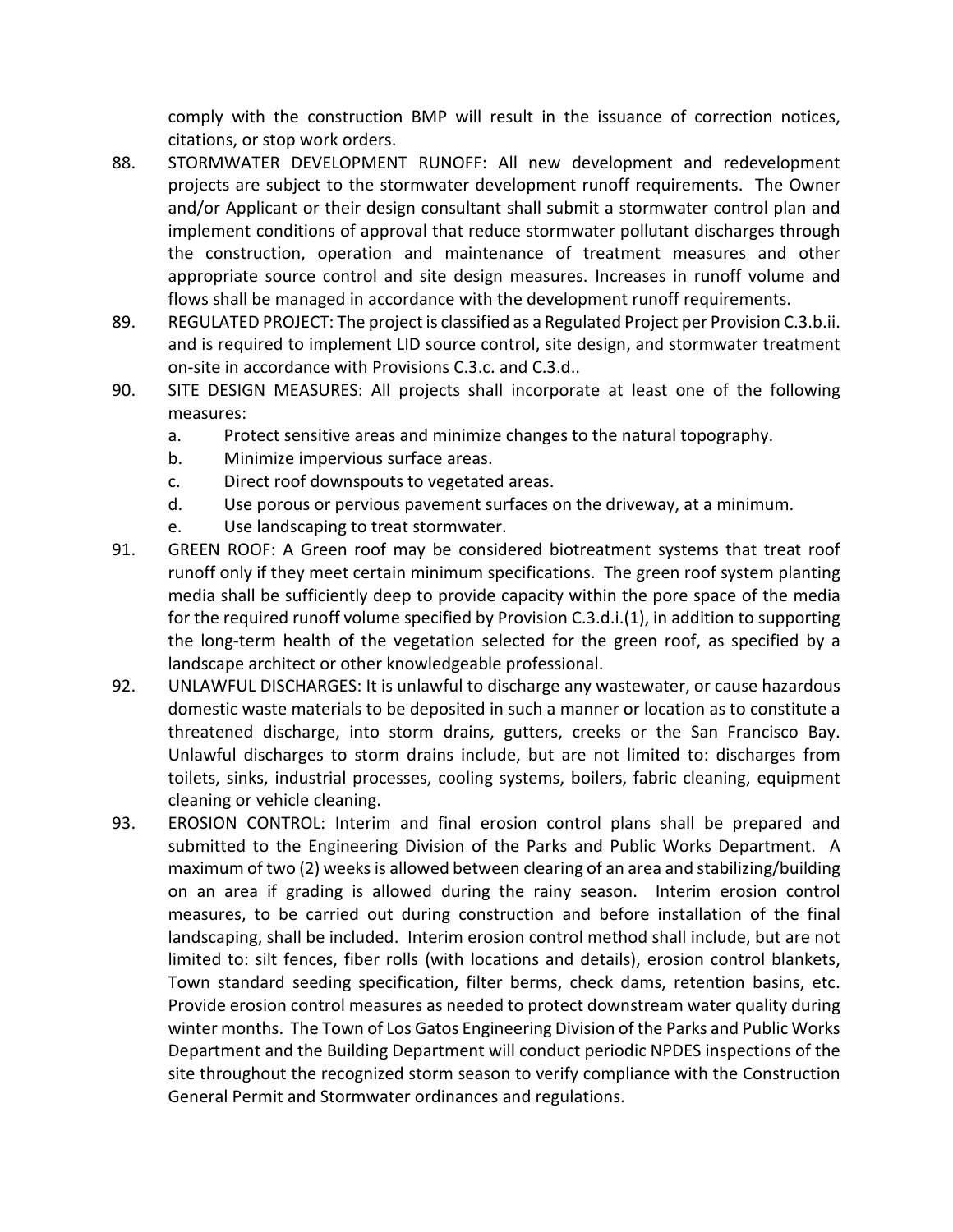- 94. DUST CONTROL: Blowing dust shall be reduced by timing construction activities so that paving and building construction begin as soon as possible after completion of grading, and by landscaping disturbed soils as soon as possible. Further, water trucks shall be present and in use at the construction site. All portions of the site subject to blowing dust shall be watered as often as deemed necessary by the Town, or a minimum of three (3) times daily, or apply (non-toxic) soil stabilizers on all unpaved access roads, parking areas, and staging areas at construction sites in order to insure proper control of blowing dust for the duration of the project. Watering on public streets shall not occur. Streets shall be cleaned by street sweepers or by hand as often as deemed necessary by the Town Engineer, or at least once a day. Watering associated with on-site construction activity shall take place between the hours of 8 a.m. and 5 p.m. and shall include at least one (1) late-afternoon watering to minimize the effects of blowing dust. All public streets soiled or littered due to this construction activity shall be cleaned and swept on a daily basis during the workweek to the satisfaction of the Town. Demolition or earthwork activities shall be halted when wind speeds (instantaneous gusts) exceed twenty (20) miles per hour (MPH). All trucks hauling soil, sand, or other loose debris shall be covered.
- 95. AIR QUALITY: To limit the project's construction-related dust and criteria pollutant emissions, the following the Bay Area Air Quality Management District (BAAQMD) recommended basic construction measures shall be included in the project's grading plan, building plans, and contract specifications:
	- a. All exposed surfaces (e.g., parking areas, staging areas, soil piles, graded areas, and unpaved access roads) shall be watered two times per day, or otherwise kept dust-free.
	- b. All haul trucks designated for removal of excavated soil and demolition debris from site shall be staged off-site until materials are ready for immediate loading and removal from site.
	- c. All haul trucks transporting soil, sand, debris, or other loose material off-site shall be covered.
	- d. As practicable, all haul trucks and other large construction equipment shall be staged in areas away from the adjacent residential homes.
	- e. All visible mud or dirt track-out onto adjacent public roads shall be removed using wet power vacuum street sweepers at least once per day, or as deemed appropriate by Town Engineer. The use of dry power sweeping is prohibited. An on-site track-out control device is also recommended to minimize mud and dirttrack-out onto adjacent public roads.
	- f. All vehicle speeds on unpaved surfaces shall be limited to fifteen (15) miles per hour.
	- g. All driveways and sidewalks to be paved shall be completed as soon as possible. Building pads shall be laid as soon as possible after grading unless seeding or soil binders are used.
	- h. Post a publicly visible sign with the telephone number and person to contact at the lead agency regarding dust complaints. This person shall respond and take corrective action within forty-eight (48) hours. The Air District's phone number shall also be visible to ensure compliance with applicable regulations.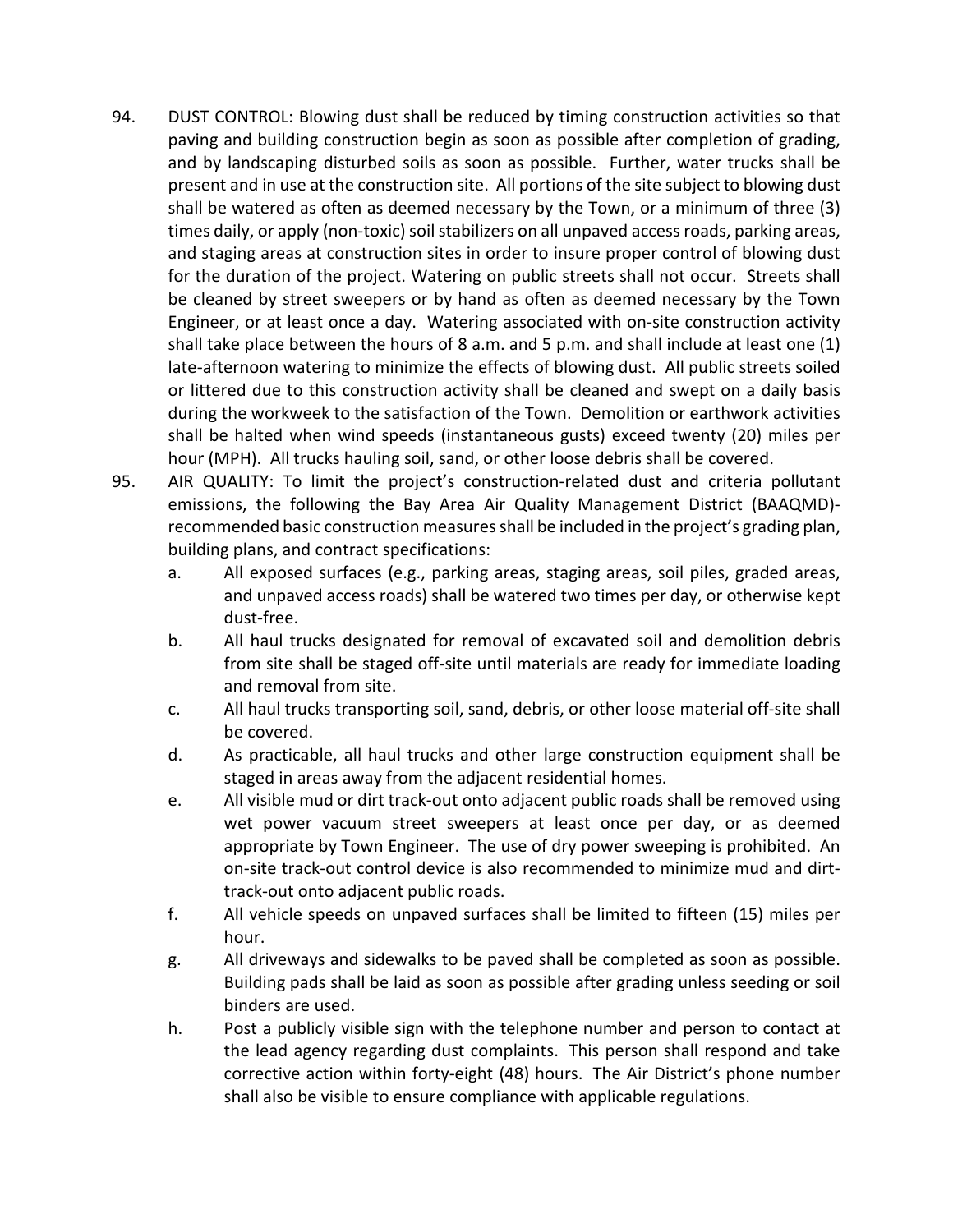- i. All excavation, grading, and/or demolition activities shall be suspended when average wind speeds exceed twenty (20) miles per hour.
- j. Vegetative ground cover (e.g., fast-germinating native grass seed) shall be planted in disturbed areas as soon as possible and watered appropriately until vegetation is established.
- 96. DETAILING OF STORMWATER MANAGEMENT FACILITIES: Prior to the issuance of any grading or building permits, all pertinent details of any and all proposed stormwater management facilities, including, but not limited to, ditches, swales, pipes, bubble-ups, dry wells, outfalls, infiltration trenches, detention basins and energy dissipaters, shall be provided on submitted plans, reviewed by the Engineering Division of the Parks and Public Works Department, and approved for implementation.
- 97. CONSTRUCTION ACTIVITIES: All construction shall conform to the latest requirements of the CASQA Stormwater Best Management Practices Handbooks for Construction Activities and New Development and Redevelopment, the Town's grading and erosion control ordinance, and other generally accepted engineering practices for erosion control as required by the Town Engineer when undertaking construction activities.
- 98. WATER FEATURES: New swimming pools, hot tubs or spas shall have a connection to the sanitary sewer system, subject to West Valley Sanitation District's authority and standards, to facilitate draining events. Discharges from these features shall be directed to the sanitary sewer and are not allowed into the storm drain system.
- 99. SITE DRAINAGE: Rainwater leaders shall be discharged to splash blocks. No through curb drains will be allowed. On-site drainage systems for all projects shall include one of the alternatives included in section C.3.i of the Municipal Regional NPDES Permit. These include storm water reuse via cisterns or rain barrels, directing runoff from impervious surfaces to vegetated areas and use of permeable surfaces. No improvements shall obstruct or divert runoff to the detriment of an adjacent, downstream or down slope property.
- 100. STORM WATER MANAGEMENT PLAN: A storm water management shall be included with the grading permit application for all Group 1 and Group 2 projects as defined in the amended provisions C.3 of the Municipal Regional Stormwater NPDES Permit, Order R2- 2015-0049, NPDES Permit No. CAS612008. The plan shall delineate source control measures and BMPs together with the sizing calculations. The plan shall be certified by a professional pre-qualified by the Town. In the event that the storm water measures proposed on the Planning approval differ significantly from those certified on the Building/Grading Permit, the Town may require a modification of the Planning approval prior to release of the Building Permit. The Owner and/or Applicant may elect to have the Planning submittal certified to avoid this possibility.
- 101. STORM WATER MANAGEMENT PLAN CERTIFICATION: Certification from the biotreatment soils provider is required and shall be given to Engineering Division Inspection staff a minimum of thirty (30) days prior to delivery of the material to the job site. Additionally deliver tags from the soil mix shall also be provided to Engineering Division Inspection staff. Sample Certification can be found here:

[http://www.scvurppp-w2k.com/nd\\_wp.shtml?zoom\\_highlight=BIOTREATMENT+SOIL.](http://www.scvurppp-w2k.com/nd_wp.shtml?zoom_highlight=BIOTREATMENT+SOIL)

102. SILT AND MUD IN PUBLIC RIGHT-OF-WAY: It is the responsibility of Contractor and homeowner to make sure that all dirt tracked into the public right-of-way is cleaned up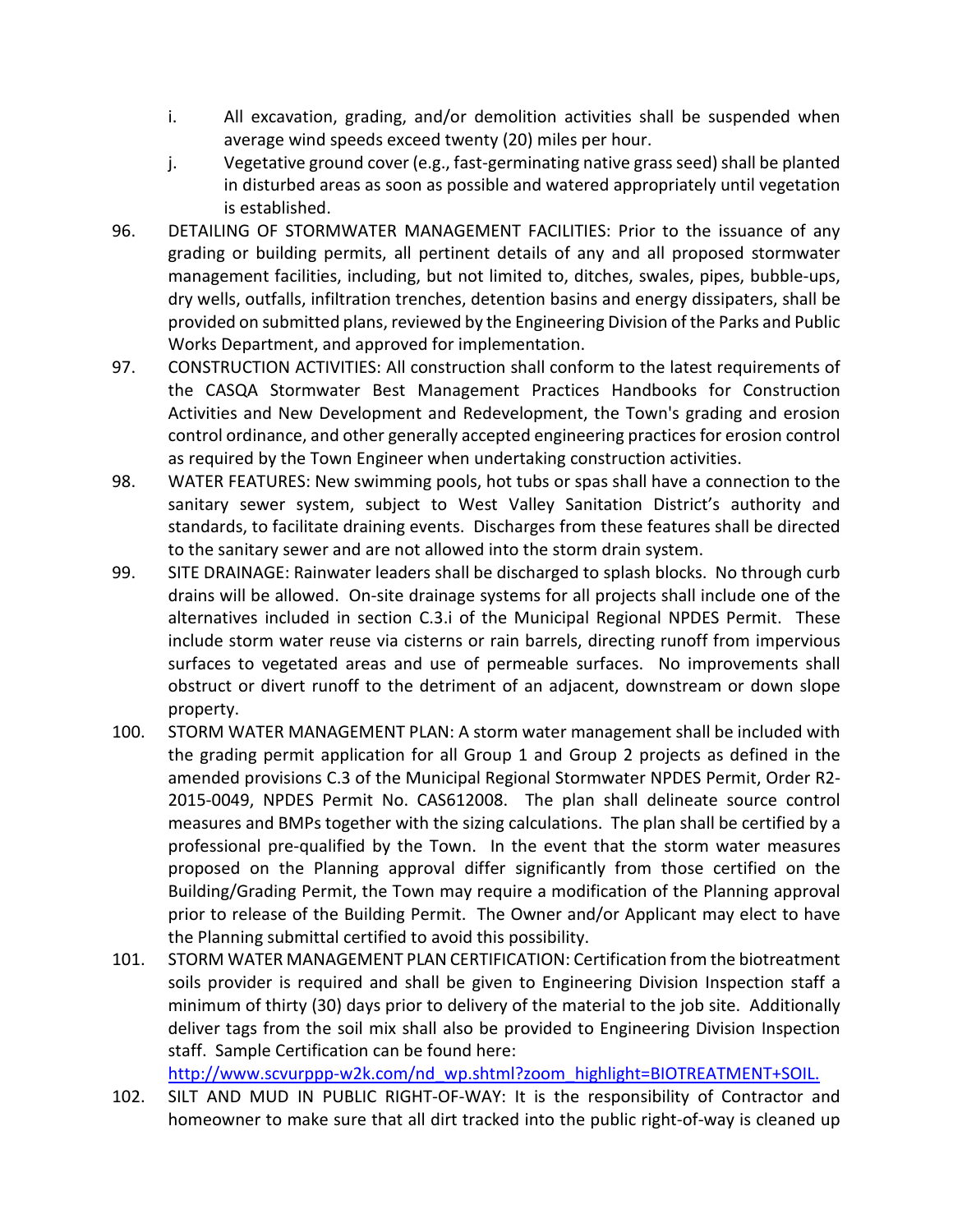on a daily basis. Mud, silt, concrete and other construction debris SHALL NOT be washed into the Town's storm drains.

- 103. GOOD HOUSEKEEPING: Good housekeeping practices shall be observed at all times during the course of construction. All construction shall be diligently supervised by a person or persons authorized to do so at all times during working hours. The Owner and/or Applicant's representative in charge shall be at the job site during all working hours. Failure to maintain the public right-of-way according to this condition may result in penalties and/or the Town performing the required maintenance at the Owner and/or Applicant's expense.
- 104. PERMIT ISSUANCE: Permits for each phase; reclamation, landscape, and grading, shall be issued simultaneously.
- 105. COVERED TRUCKS: All trucks transporting materials to and from the site shall be covered.

TO THE SATISFACTION OF THE SANTA CLARA COUNTY FIRE DEPARTMENT:

- 106. FIRE SPRINKLERS REQUIRED: An automatic residential fire-sprinkler system shall be installed in one-and two-family dwellings as follows: In all new one-and two-family dwellings and in existing one-and two-family dwellings when additions are made that increase the building area to more than 3,600 square feet. Exception: A one-time addition to an existing building that does not total more than 1,000 square feet of building area. Note: The owner(s), occupant(s), and any contractor(s) or subcontractor(s) are responsible for consulting with the water purveyor of record in order to determine if any modifications or upgrade of the existing water service is required. A State of California licensed (C-16) Fire Protection Contractor shall submit plans, calculations, a completed permit application, and appropriate fees to this department for review and approval prior to beginning their work. CFC Section 313.2 as adopted and amended by LGTC.
- 107. WATER SUPPLY REQUIREMENTS: Potable water supplies shall be protected from contamination caused by fire protection water supplies. It is the responsibility of the applicant and any contractors and subcontractors to contact the water purveyor supplying the site of such project, and to comply with the requirements of that purveyor. Such requirements shall be incorporated into the design of any water-based fire protection systems, and/or fire suppression water supply systems or storage containers that may be physically connected in any manner to an appliance capable of causing contamination of the potable water supply of the purveyor of record. Final approval of the system(s) under consideration will not be granted by this office until compliance with the requirements of the water purveyor of record are documented by that purveyor as having been met by the applicant(s). 2016 CFC Sec. 903.3.5 and Health and Safety Code 13114.7
- 108. CONSTRUCTION FIRE SAFETY: All construction sites must comply with applicable provisions of the CFC Chapter 33 and our Standard Detail and Specification SI-7. Provide appropriate notations on subsequent plan submittals, as appropriate to the project. CFC Chapter 33.
- 109. FIRE DEPARTMENT (ENGINE) DRIVEWAY TURNAROUND REQUIREMENT: Provide an approved fire department engine driveway turnaround with a minimum radius of 36 feet outside and 23 feet inside. Maximum grade in any direction shall be a maximum of 5%.